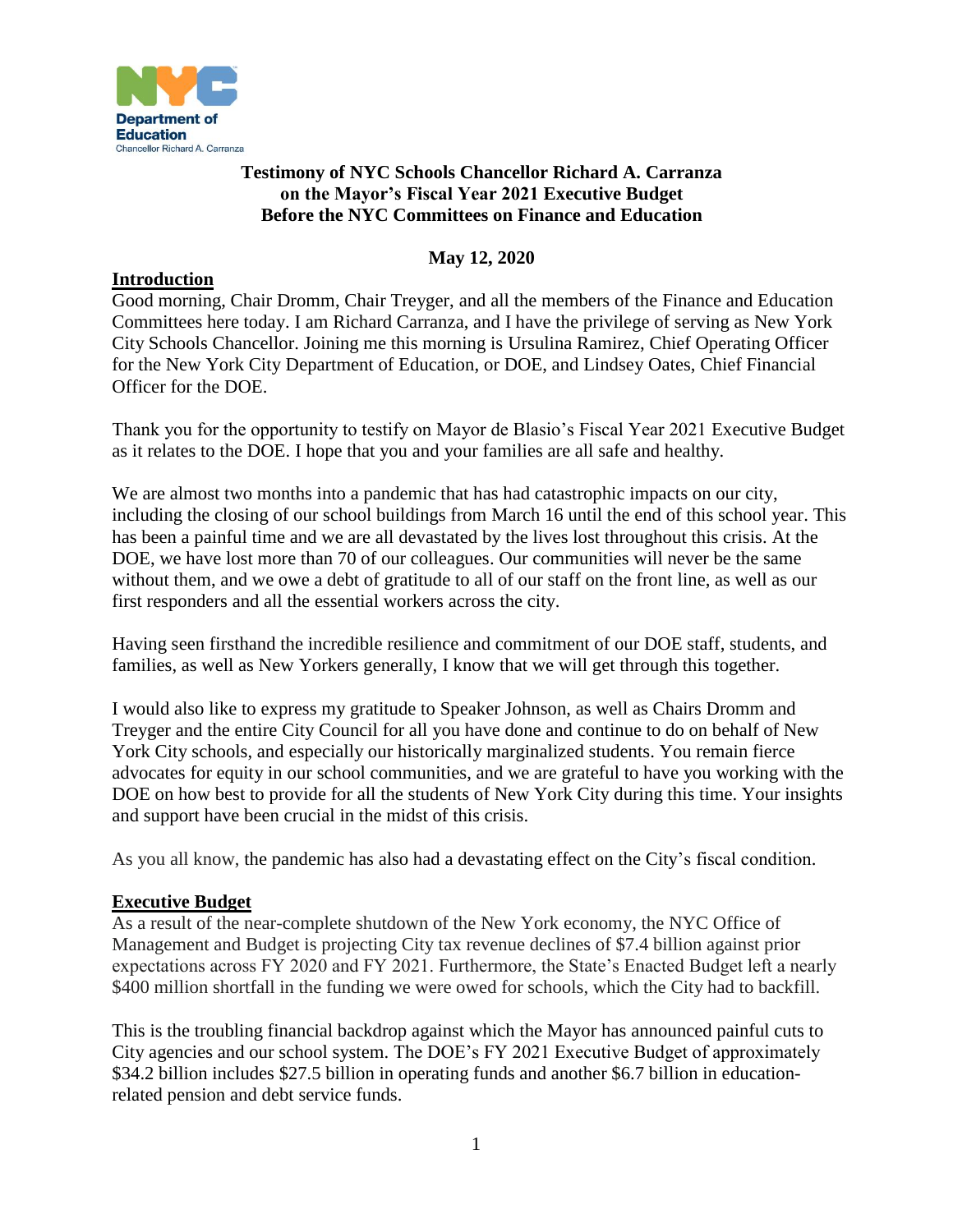

Our funding is a combination of City, State, and federal dollars, with City tax levy dollars making up the largest share at 57 percent, State dollars at 36 percent, and federal dollars at 6 percent. The Executive Budget includes \$111 million in reductions and savings from currentyear operations for DOE, and \$471 million in reductions and savings for FY 2021.

The federal response has not matched the economic impact of this pandemic. The federal CARES Act provided funding to State governments to distribute. New York State switched out that funding for their own, using it to backfill a \$700 million year-over-year reduction in State Aid. Additionally, the State budget allows the Governor to make mid-year cuts as the pandemic progresses, with the potential to cause budget gaps for us in FY 2021. We expect the state to announce further large cuts to our budget as soon as this week.

This economic reality requires the City to make hard decisions, including painful education budget cuts. These are cuts of shocking magnitude.

We first began in our central budget, slashing programs including some of our hallmark Equity and Excellence programs, such as College Access for All, and programs like Civics for All. Other centrally administered areas targeted for reductions in FY 2021 include professional development spending reductions, hiring freeze savings, and delaying the expansion of 3-K programs, among others.

But the degree of reduction necessary meant DOE could not take these cuts purely out of our administrative budget, and budget cuts to our schools now include a \$100 million reduction to Fair Student Funding and a \$40 million reduction to other funding streams. As an educator at heart, I cannot overstate how troubling this is. And I want to be very clear that school-based cuts are absolutely a last resort and we are doing everything we can to avoid or minimize pain for school communities, student learning, and the educators who serve them.

We are working internally and with our city partners to come up with an equitable methodology that minimizes the impact to our most vulnerable communities. But as a former teacher and principal, very few things break my heart more than having to go through this exercise of trying to save resources for our schools.

Let me be clear: under these circumstances, and without additional direct support from the federal government, we simply cannot afford to maintain school budgets and programs at FY 2020 levels.

You will hear me detail the incredible work of our staff and families—none of which will be possible without adequate funding going forward.

This City Council has consistently been partners in advocating for adequate funding and more resources for our school communities and I know you will continue your advocacy to our congressional delegation for additional direct aid to localities in future relief bills.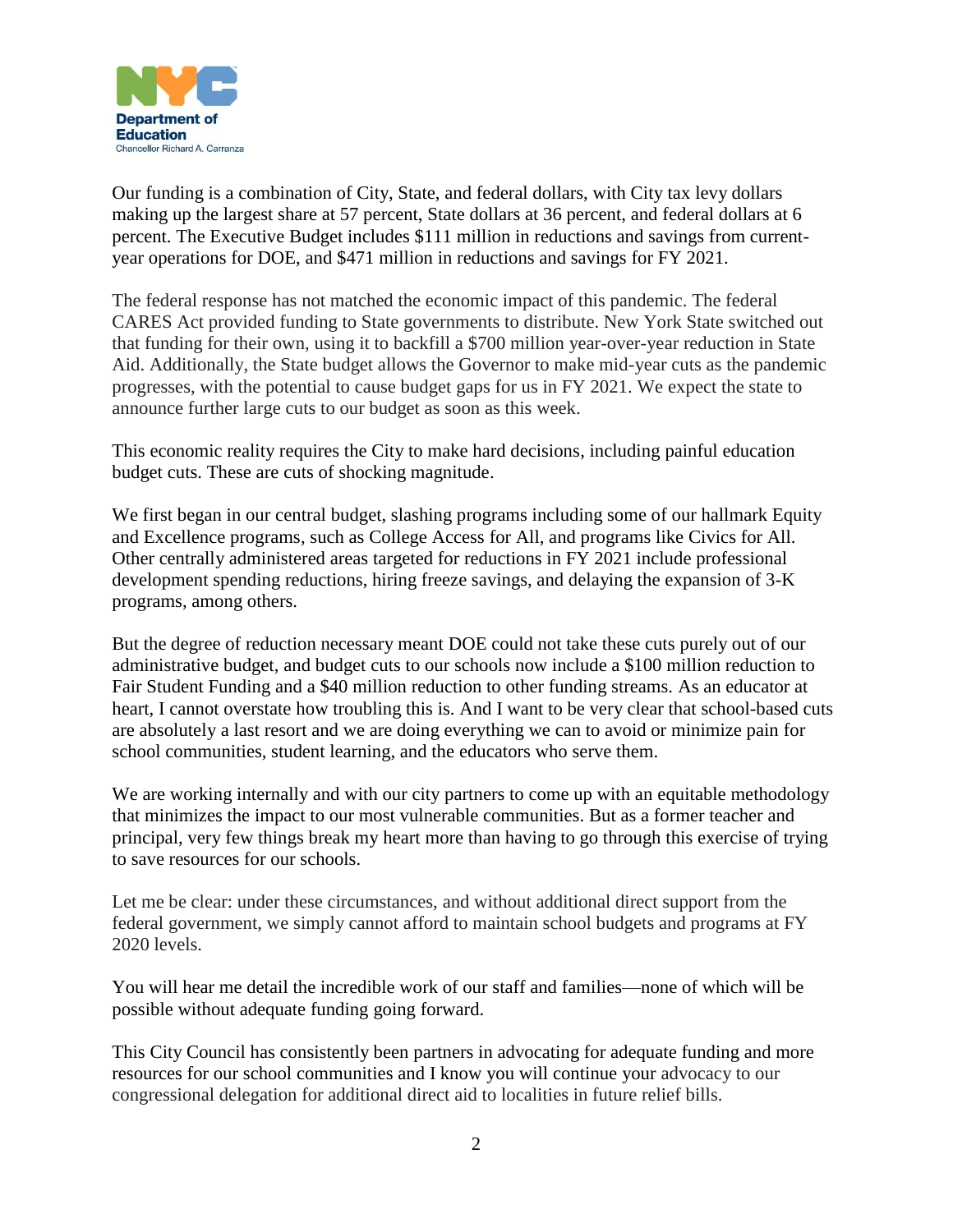

#### **COVID-19 Response**

Within days after this crisis began, we engineered the complete transformation of our educational system, closing school buildings and bringing learning and teaching for 1.1 million students online. This shift to remote teaching and learning poses all kinds of challenges, and can't possibly equal the richness of classroom experience--but it was the best option to sustain our connections with students. Several weeks in, I can honestly say I am in awe of what our staff and families have done to make this new reality work much better than anyone could have anticipated.

During a crisis like this, it can become easy to lose sight of our broader goals for New York City's schools and children. But from the beginning of my tenure, Equity and Excellence for All has been my focus. This Administration has made historic investments in education initiatives as part of our Equity and Excellence for All agenda to improve outcomes for our students. We have and will continue to use that same lens throughout this crisis and beyond, even as we adapt to a radically changing landscape.

I'll begin by diving further into remote learning services and supports for our 1.1 million students.

#### **Technology Distribution**

This transition demanded we figure out a way to bridge the digital divide as quickly as possible. We are the only major district with a substantial effort to provide remote learning devices to students. Immediately, we began distributing approximately 175,000 existing school-based devices to students in need, while collaborating with partners to bring hundreds of thousands of internet-enabled iPads to students who previously lacked the means to access remote learning.

Distribution of centrally-purchased devices began with our most vulnerable students: 13,000 students living in shelter, followed by students in temporary housing and foster care, high school students, multilingual learners, and students with disabilities. This has been critical in allowing us to provide related services for students with IEPs through teletherapy where appropriate.

To date, we have distributed more than 280,000 internet-enabled devices across the city to ensure our students have access to remote learning.

This was a heavy lift, but absolutely necessary—and would have been impossible without the Council's longstanding and continuous investment in technology for our schools.

### **Regional Enrichment Centers**

Our Regional Enrichment Centers (or RECs) educate and provide safe spaces to the children of first responders and other essential workers. To date, over 8,800 students were given placement across 57 REC sites in addition to a range of child care sites for children ages zero to five.

We will be operating these spaces for as long as necessary so that essential workers have the child care they need.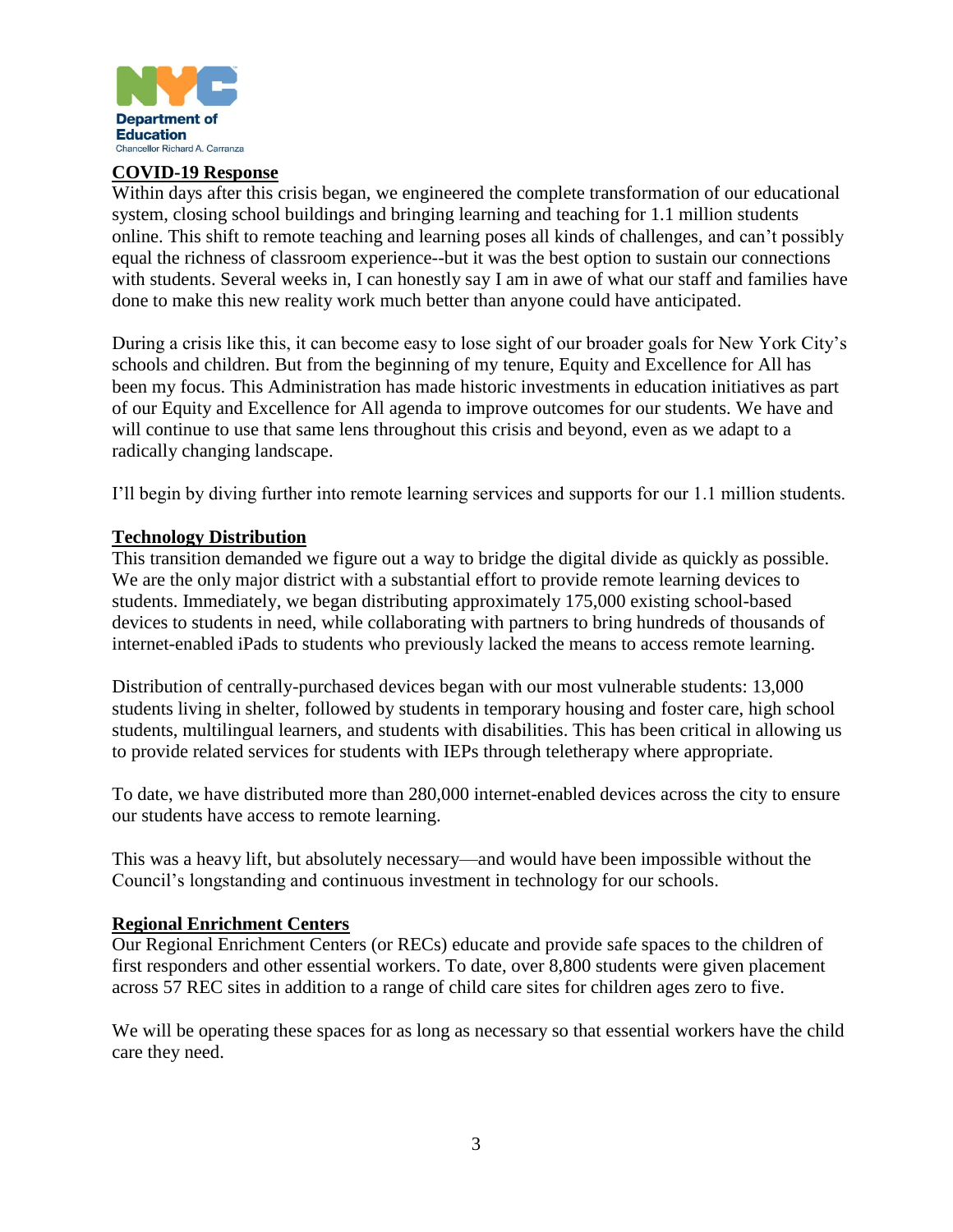

### **Meal Hubs**

In addition to RECs, schools are being used in yet another unprecedented way. We have opened nearly 450 Meal Hubs across the city that are safely providing 3 meals a day to anyone who needs them, both children and adults. Our numbers continue to increase, and to date we have served over 10 million meals and now exceed 500,000 meals served daily.

These sites provide Halal and Kosher meals to those who need them—including expanded Halal meals during Ramadan.

This has been a huge accomplishment and I can't tell you how proud I am of everyone on our team for ensuring that New Yorkers remain nourished during this destabilizing pandemic.

### **Student Wellness**

We know that remote learning during this time remains an immense challenge given the stress and trauma facing our students and families. We also know that healthier students are better learners. So we have focused on ensuring that our students receive access to supports needed to promote their health, wellness, and engagement.

I want to acknowledge that the City Council, and especially Chair Treyger, have been key partners in our ongoing work to address the needs of the whole child. Your commitment to ensuring that students have access to social and emotional supports has been essential to their well-being during such unsettling times.

Through our "WellnessDOE" program, schools are conducting universal Wellness Checks, especially for our vulnerable student populations, working to identify less engaged students and making sure they are properly supported. We have created resources to promote SEL practices through remote learning and we have provided direct clinical supports to students since the day remote learning began.

### **School Reopening**

We are of course eager, like everyone else, to reopen our schools and return to classroom learning. However, we recognize the gravity of the situation and the need to center this decision on the health and safety of our students, families, staff, and city.

This is going to be a process, and a gradual one at that. We will not reopen a day before public health experts say it's safe. We are looking at different options for how to resume "in person" instruction, and our goal and focus is on returning to buildings in September.

Even with all the work we have done to make remote learning as successful as can be, we know that there will be a new level of work required from us, from ensuring buildings are safe, to rethinking health protocol to addressing learning loss, to providing heightened social emotional supports. We will continue to keep you updated and solicit your feedback as alternatives are evaluated and hope to provide as much clarity as soon as we can to allow for maximum planning and understanding.